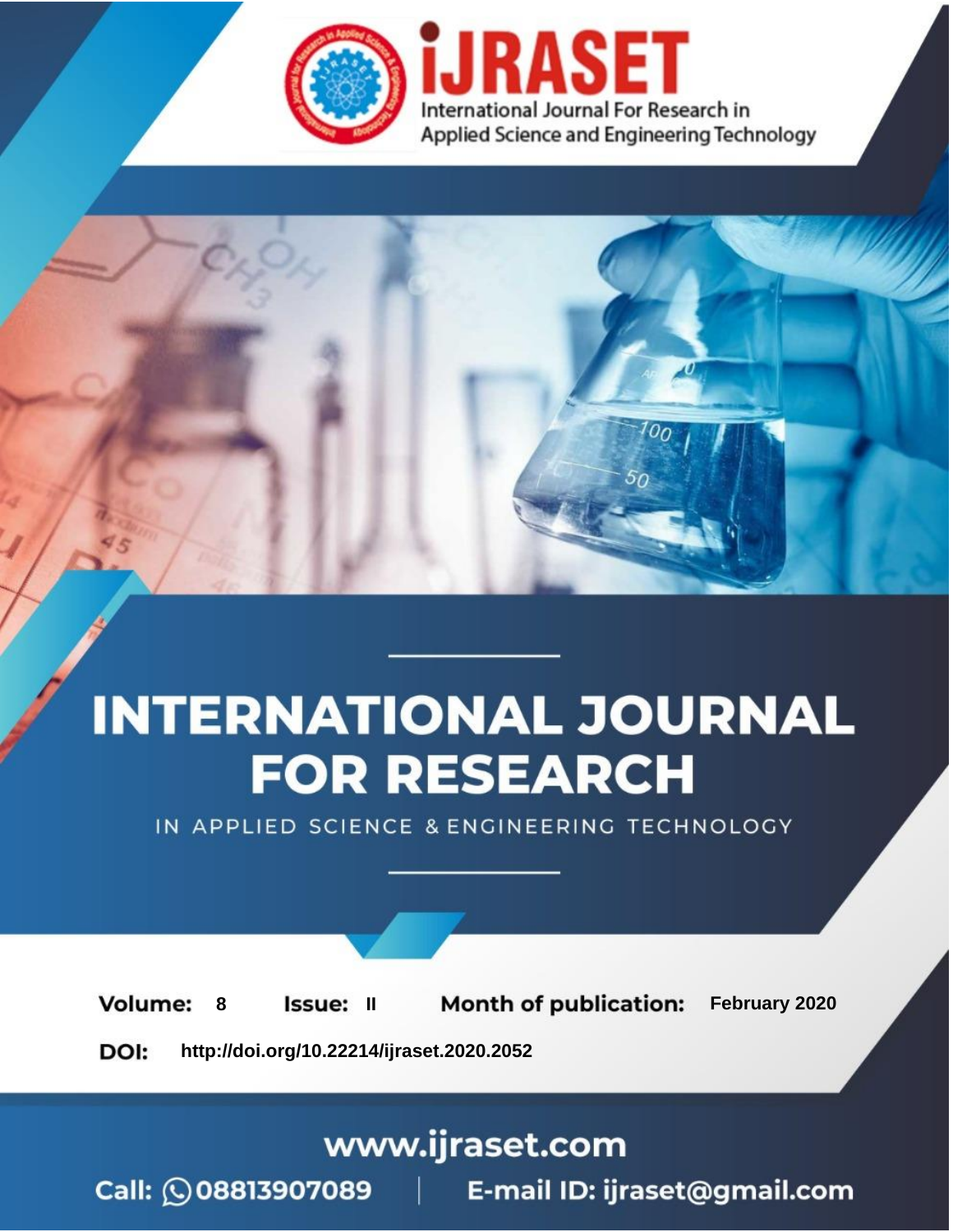*Volume 8 Issue II Feb 2020- Available at www.ijraset.com*



*.*

# **Sentiment Analysis using Ensemble Classifier on Real Time Data Set**

Aman Goenka<sup>1</sup>, Gayatri Kuyte<sup>2</sup>, Prof. Shubhangi Suryavanshi<sup>3</sup>

*1, 2, 3Department of Computer Engineering, G.H. Raisoni Institute of Engineering and Technology, Wagholi, Pune 412207*

*Abstract: Social media has been growing day by day, monitoring and analysis of social media data play an important role in knowing people's behavior. We are performing analysis on Twitter Tweets using Ensemble Classifier which determines the opinion of the people regarding government schemes that are announced by the Central Government.*

*This is based on social media twitter datasets of particular schemes and its polarity of sentiments. The popularity of the Internet has been rapidly increasing. Sentiment analysis and opinion mining is the field of study that analyzes people's sentiments, opinions, attitudes, and emotions from written language. The growing importance of sentiment analysis coincides with the growth of social media such as reviews, forum discussions, blogs, microblogs, Twitter, and social networks. It is difficult to analyze or summarize the user-generated content. Most of the users write their opinions, thoughts on blogs, social media sites, E-commerce sites, etc. These contents are very important for Organizations, Government and Research and Development department to make decisions. For this Sentiment analysis and opinion mining research is a hot research area which comes under Data Science and Machine learning. We plot and calculate numbers of positive, negative and neutral tweets from each event.*

*Keywords: Ensemble classifier, Sentiment Analysis, Opinion Mining, Data Science, Machine learning*

#### **I. INTRODUCTION**

Social media has become an emerging phenomenon due to the huge and rapid advances in information technology. People are using social media daily to communicate their opinions with each other about a wide variety of subjects, products, and services, which has made it a rich resource for text mining and sentiment analysis. Social media communications include Facebook, Twitter, and many others. Twitter is one of the most widely used social media sites. This is helpful for evaluating government performance monitoring from People's perspective instead of making People's surveys which are expensive and time-consuming. Sentiment analysis has been first introduced by Liu, B. It is also known as Opinion Mining and subjectivity analysis is the process to determine the attitude or polarity of opinions given by humans to a particular scheme. We consider sentiment analysis a classification problem. Just like in large documents, sentiments of tweets can be expressed in different ways and classified based on the sentiment, i.e., if there are sentiments in the messages, then it is considered to be polar that is either positive or negative otherwise, it is considered neutral. Sentiment analysis can be applied to any textual form of opinions such as blogs, reviews, and microblogs. Microblogs are those small text messages such as tweets, a short message that cannot exceed 160 characters. These microblogs are easier than other forms of opinions for sentiment. Sentiment analysis can be done on a document level or a sentence level. In the first case, the whole document is evaluated to determine the opinion polarity, where, the features describing the product/service should be extracted first. Whereas, in the second one, the document is divided into sentences each one is evaluated separately to determine the opinion polarity. Many researchers have focused on using traditional classifiers, like Naive Bayes, Maximum Entropy, and Support Vector Machines to solve such problems. Here, we show that the use of a combination of multiple base classifiers combined with scores obtained from lexicons can improve the accuracy of tweet sentiment classification. Our experiments on a variety of public tweet sentiment datasets show that classifier ensembles formed by Multinomial Naive Bayes, SVM, Random Forest, and Logistic Regression can improve classification accuracy.

*In this article, we show that classifier ensembles formed by diversified components are promising for tweet sentiment analysis and provides more accurate results than traditional classifiers. Detection and handling of concept drift which produces accurate results in less time and reduces model sensitivity to noise.*

*Article Info*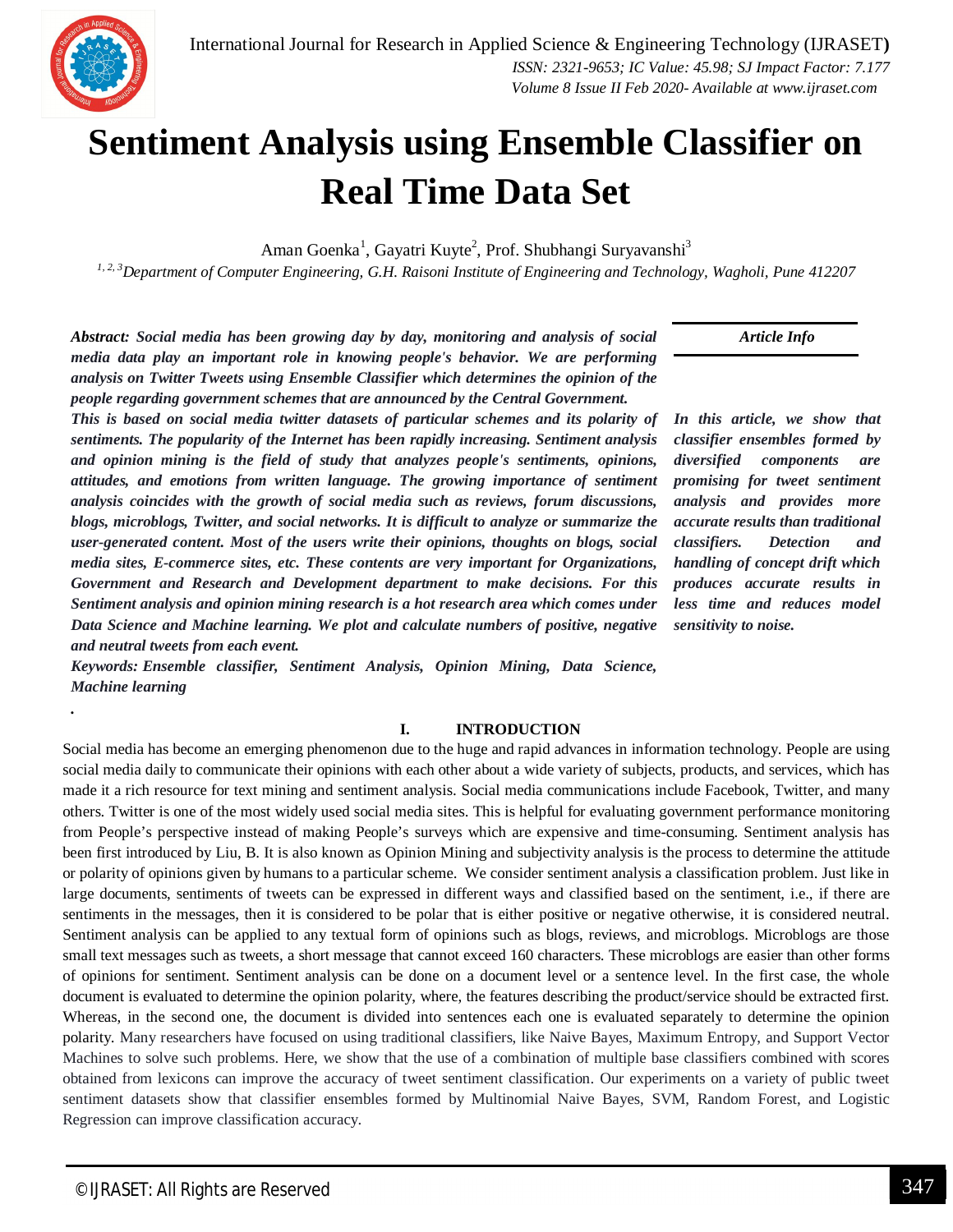

# International Journal for Research in Applied Science & Engineering Technology (IJRASET**)**

 *ISSN: 2321-9653; IC Value: 45.98; SJ Impact Factor: 7.177 Volume 8 Issue II Feb 2020- Available at www.ijraset.com*

Some challenges can be faced while performing analysis on tweets:

- *1*) Neutral tweets are way more common than positive and negative ones;
- *2)* There are linguistic representational challenges;
- *3)* Tweets are very short and often show limited sentiment cues.

Data streams are highly prone to the phenomena of concept drift, in which the data distribution changes over time. To maintain the performance level of these models, models should adapt to handle the existence of a drift. In this work, we present the Incremental Knowledge Concept Drift (IKCD) algorithm, an adaptive unsupervised learning algorithm for recommendation systems in the news data stream.

Experimental results illustrate an enhanced performance concerning

- *a)* Reducing model sensitivity to noise,
- *b)* Reducing model rebuilding frequency up to 50% in case of re-occurring drift,
- *c)* Increasing accuracy of the model by about 10% with respect the accuracy of confidence distribution batch detection algorithm.
- *A. Our main Contributions can be Summarized as Follows*
- *1)* We show that classifier ensembles formed by diversified components are promising for tweet sentiment analysis and provides more accurate results than traditional classifiers;
- *2)* We compare bag-of-words and feature hashing based on strategies for the representation of tweets and show their advantages and drawbacks;
- *3)* Classifier ensembles obtained from the combination of lexicons, bag-of-words, emoticons, and feature hashing are studied and discussed.
- *4)* Detection and handling of concept drift which produces accurate results in less time and reduces model sensitivity to noise.
- *5)* Incremental learning continuously uses input data to further train the model and consequently extend the existing model's knowledge.

## **II. RELATED WORK**

Several studies on the use of stand-alone classifiers for tweet sentiment analysis are available in the literature. Some of them propose the use of emoticons and hashtags for building the training set, as Go et al. and Davidov, who identified tweet polarity by using emoticons as class labels.

Others use the characteristics of the social network as networked data, like in Hu et al. According to the authors, emotional contagion theories are materialized based on a mathematical optimization formulation for the supervised learning process. Approaches that integrate opinion mining lexicon-based techniques and learning-based techniques have been studied. For example, Agarwal, Zhang, and Saif used lexicons, part-of-speech, and writing style as linguistic resources. In a similar context, Saif introduced an approach to add semantics to the sentiment analysis training set as an additional feature. For each extracted entity (e.g., iPhone), they added its respective semantic concept (like \Apple's product") as an additional feature and measured the correlation of the representative concept as negative/positive sentiments.

Classifier ensembles for tweet sentiment analysis have been underexplored in the literature few used logistic regression classifiers learned from 4-gram hashed byte as features.

They did not attempt any linguistic processing, not even word tokenization. For each of the datasets, they experimented with ensembles of different sizes, composed of different models, and obtained from different training sets, however with the same learning algorithm.

Their results show that the ensembles lead to more accurate classifiers. Rodriguez and Clark proposed the use of classifier ensembles at expression-level, which is related to Contextual Polarity Disambiguation. In this perspective, the sentiment label is applied to a special phrase or word within the tweet and does not necessarily match the sentiment of the entire tweet. Finally, a promising ensemble framework was recently proposed by Hassan, who deals with class imbalance, sparsity, and representational issues.

The authors propose enriching the corpus by using multiple additional datasets also related to sentiment classification. The authors use a combination of unigrams and bigrams of simple words, part-of-speech, and semantic features derived from WordNet and SentiWordNet. Also, they employed summarizing techniques, like Legomena and Named Entity Recognition.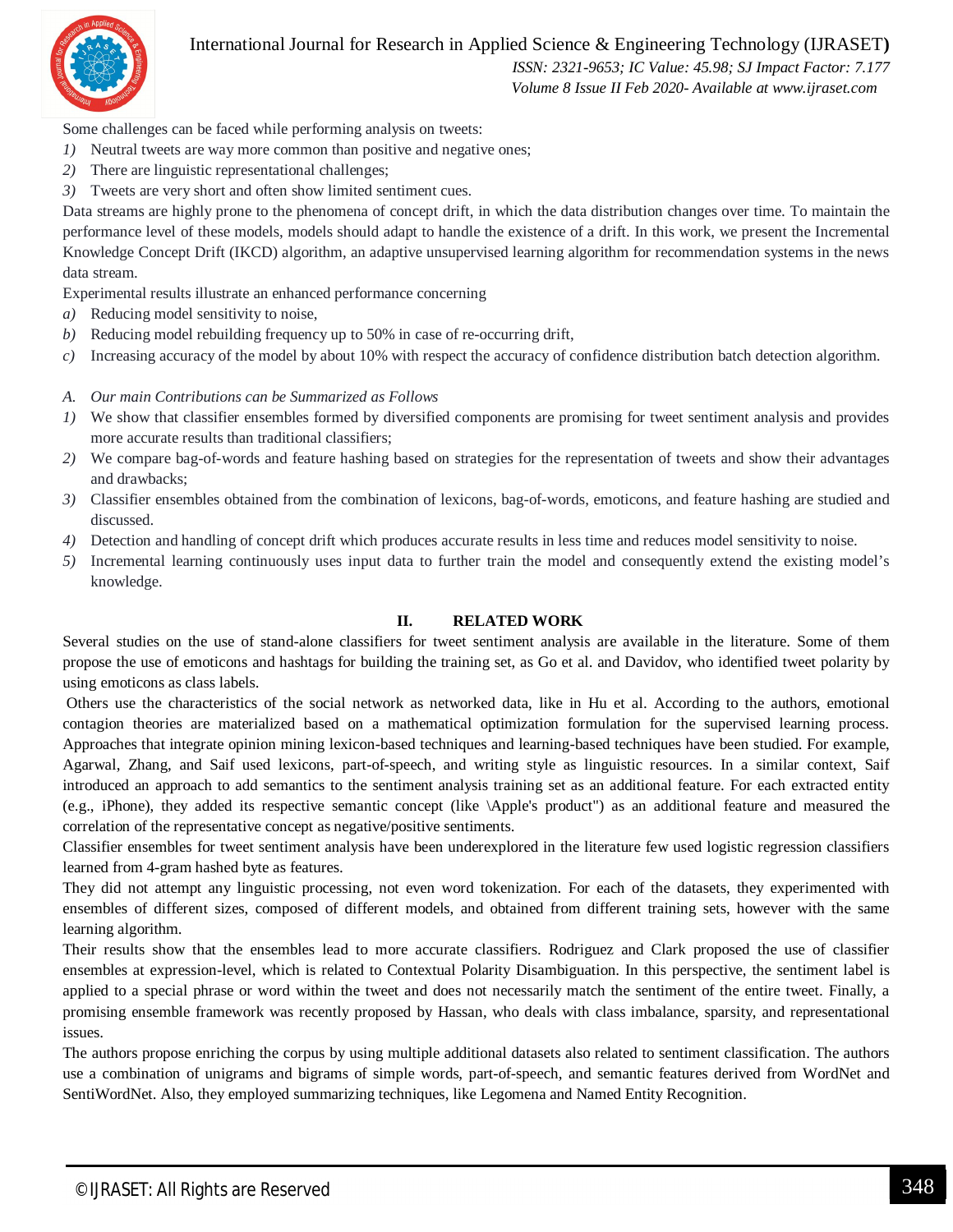International Journal for Research in Applied Science & Engineering Technology (IJRASET**)**



 *ISSN: 2321-9653; IC Value: 45.98; SJ Impact Factor: 7.177 Volume 8 Issue II Feb 2020- Available at www.ijraset.com*

# **III. SENTIMENT ANALYSIS PROCESS**

Sentiment Analysis is classified into two main approaches i.e. Supervised Learning Approach and Unsupervised Approach. In Sentiment Analysis Process Following Steps are necessary.

- *1) Collection of Peoples tweets:* Tweets are necessary for doing the Sentiment Analysis Task. For the Collection of tweets, there are different techniques which are used in this survey. Schemes of tweets are collected from Twitter websites. The tweets can be a structured, semi-structured and unstructured type. Sentiment Analysis research, There is an open-source framework where the researchers can get their data for the research purpose by installing the required packages and authentication process of social websites, to crawl the reviews from that site is an easy task. Once we have our text data with us then we can use that data for Pre-processing purposes.
- *2) Pre-Processing:* Data pre-processing is done to remove incomplete noisy and inconsistent data. Data must be preprocessed before using it in the feature selection task. In the pre-processing following are some tasks: • Removing URLs, Special characters, Numbers, Punctuations, etc. • Removing Stopwords • Removal of Retweets • Stemming • Tokenization
- *3) Feature Selection:* Feature selection from pre-processed text is a difficult task in sentiment analysis. The main goal of the feature selection is to decrease the dimensionality of the feature space and thus computational cost. Feature selection will reduce the overfitting of the learning scheme to the training data. Different machine learning algorithms were analyzed on a Scheme dataset with different feature selection techniques features.
- *4) Sentiment Word Identification:* Sentiment word identification is a fundamental work in numerous applications of sentiment analysis and opinion mining, such as tweets mining, opinion holder finding, and tweet classification. Sentiment words can be classified into positive, negative and neutral words.
- *5) Sentiment Polarity Identification:* The basic task in Sentiment Analysis is classifying the polarity of a given tweets feature. The polarity is in three categories i.e. Positive, Negative and Neutral. Polarity identification is done by using different lexicons e.g. Bing Lui sentiment lexicon, SentiWordNet, etc. which help to calculate sentiment score, sentiment strength, etc.
- *6) Sentiment Classification:* Sentiment classification of government schemes tweets dataset and opinion of schemes dataset is done using supervised machine learning approaches like naïve Bayes, SVM, Maximum Entropy, etc. Accuracy depends on which dataset is used for which classification methods. In the case of Supervised machine learning approaches Training dataset is used to train the classification model which then helps to classify the test data.
- *7) Analysis of Reviews:* Finally Analysis of the result is important to decide on individual and governmental schemes. In the case of governmental schemes announced by the central government, gets many tweets and if more tweets are positive then people may like that particular schemes. Feedback of particular schemes helps in taking the appropriate discussion to the public and decide for proper implementation of government schemes.

# **IV. CLASSIFIER ENSEMBLE FOR TWEET SENTIMENT ANALYSIS**

Ensemble methods train multiple learners to solve the same problem. In contrast to classic learning approaches, which builds one learner from the training data, ensemble methods build a set of learners and combine them. Dietterich lists three reasons for using an ensemble-based system:

# *A. Statistical*

Assuming that we have several different classifiers, all of them having good accuracy in the training set. If a single classifier is chosen from the ones available, it may not yield the best generalization performance in unseen data. By combining the outputs of a set of classifiers, the risk of selecting an inadequate one is lower.

# *B. Computational*

Many learning algorithms work by carrying out a local search that may get stuck in local optima which may be far from global optima.

For example, decision tree algorithms employ a greedy splitting rule and neural networks algorithms employ gradient descent to minimize an error function over the training set. An ensemble constructed by running the local search from many different starting points may provide a better approximation than any of the individual classifiers;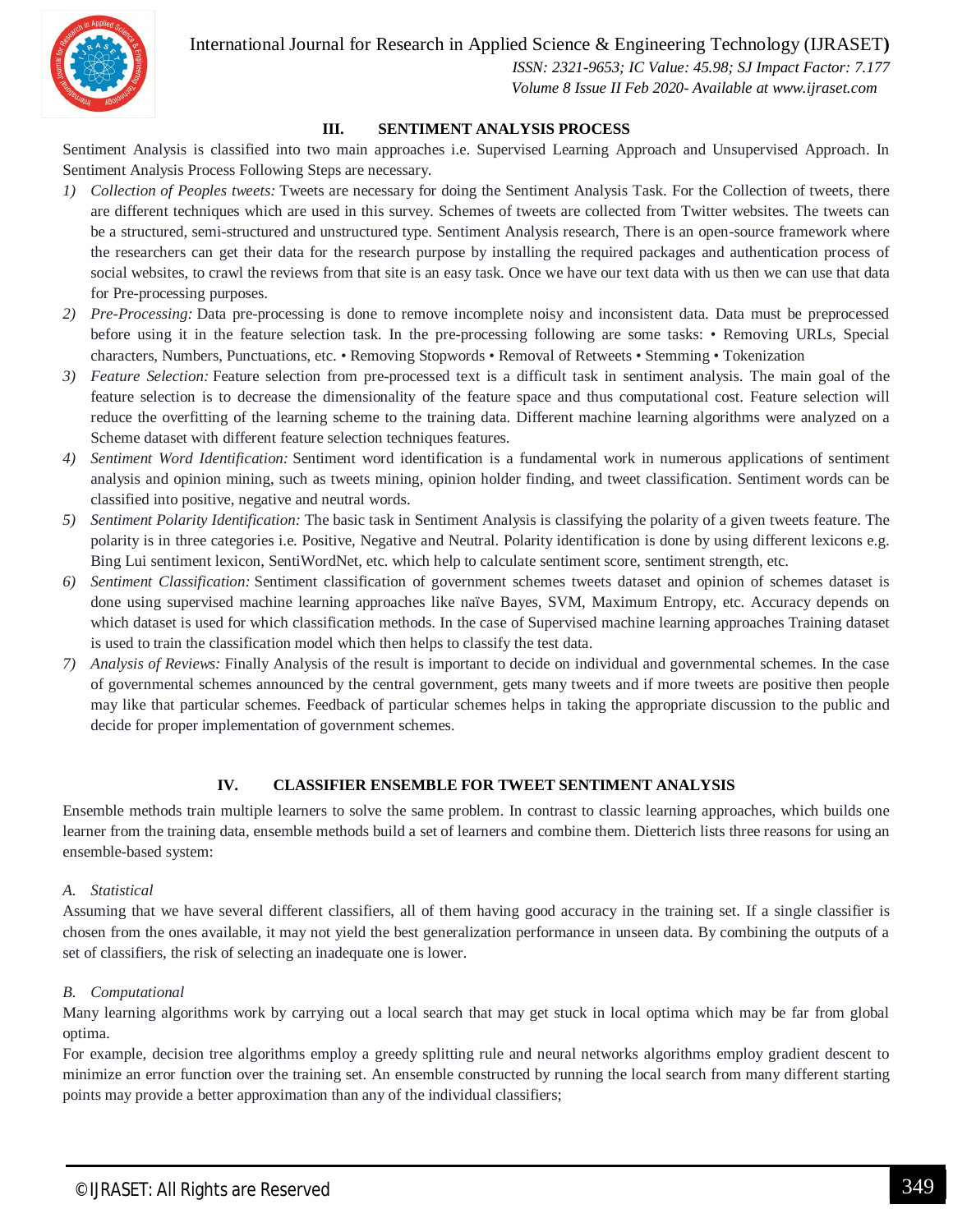

# International Journal for Research in Applied Science & Engineering Technology (IJRASET**)**  *ISSN: 2321-9653; IC Value: 45.98; SJ Impact Factor: 7.177 Volume 8 Issue II Feb 2020- Available at www.ijraset.com*

# *C. Representational*

If the chosen model cannot properly represent the sought decision boundary, classifier ensembles with diversified models can represent the decision boundary. Certain problems are too difficult for a given classifier to solve. Sometimes, the decision boundary that separates data from different classes may be too complex and an appropriate combination of classifiers can make it possible to cope with this issue.



Figure 1: Classifier ensemble for tweet sentiment analysis: refers to the combination rule (e.g., majority vote and average of class probabilities) for the base classifiers.



Figure 2: An example of Majority Voting as the combination rule. In this case, the majority of the classifiers agree that the class is positive.

# **V. DETECTION AND HANDLING OF DRIFT**

Recommendation Systems are widely used to help users find items from repositories according to his/her interests. This is driven by the patterns of the users in online shopping, news and video content consumption, search, as well as consumption of content and in many different domains. Fundamentally Recommendation Systems develop a model of the user's interests by observing his/her patterns over a while. Modeling approaches could be widely categorized into two categories, namely (i) Collaborative-based and (ii) Content-based recommendation. Collaborative based Recommendation Systems assume that users with the same "taste" would value items similarly. In turn, the Collaborative-based approaches cluster users with similar tastes into a group and generate recommendations from within this group. On the other hand, Content-based Recommendation Systems assume that a user will react to similar content items in the same manner. In turn, the Content-based Recommendation Systems build user models utilizing features of items that the user favorites in the past. One of the major issues faced by the Recommendation Systems is that the user's interest, and/or the item features themselves may change over time especially for data streams that online users interact with. This problem is referred to in the literature as "concept drift". Concept drift causes the output recommendations to skew from the current user interest over time and become irrelevant. In turn, the existence of concept drift requires Recommendation Systems to adapt the user modeling process to the changing user interest of item features. News, a major application of Recommendation Systems, is one of the domains that are highly prone to concept drift. This is because news is continuously flowing, and usually short-lived. On the other hand, when the user's interest in certain topics of news change over time, models generated from user history becomes obsolete and no longer generates meaningful recommendations.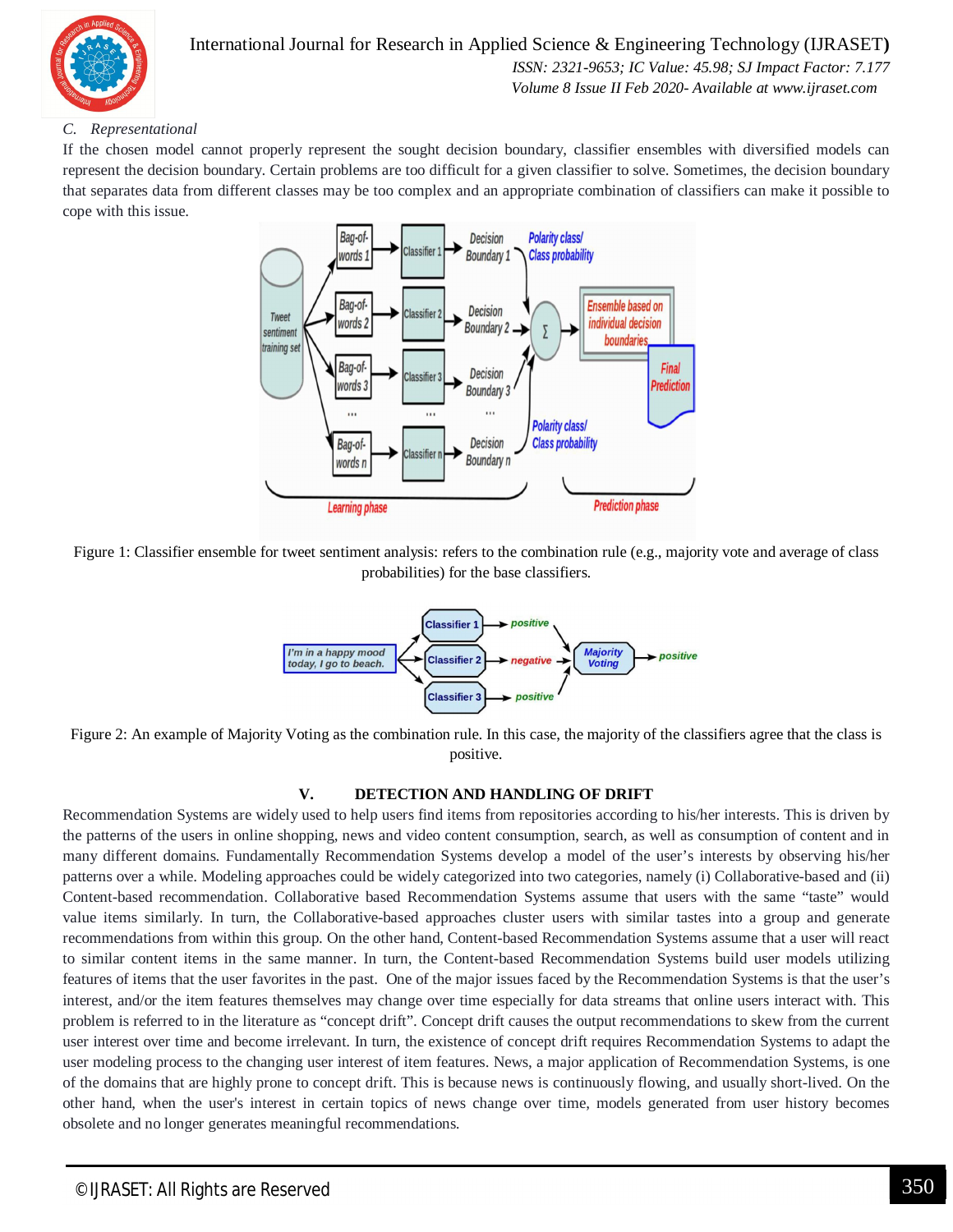

 *Volume 8 Issue II Feb 2020- Available at www.ijraset.com*

# *A. Types Of Concept Drift*

The literature classifies types of concept drift based on either the time or the predictive views. There are four types of concept drift; namely (i) sudden, (ii) gradual, (iii) incremental, and (iv) reoccurring drift.

- *1) Sudden Drift:* This takes place when a concept C1 is abruptly replaced by another concept. For example, a researcher working on big data storage and retrieval algorithms is assigned a task to prepare a survey on security issues in big data. This abrupt change in the researcher's interest from storage and retrieval algorithms to security issues represents a sudden drift.
- *2) Gradual Drift:* This takes place when concept C2 starts growing while C1 is still of interest. However, by the time, C2 continues growing until it becomes the dominant concept while C1 starts decaying until it disappears. For example, a researcher who is interested in storage and retrieval algorithms in big data wants to extend his knowledge to security issues in big data. Over time, he/she becomes interested in security issues in big data and stops reading about data storage and retrieval in big data.
- *3) Incremental Drift:* This can be identified only over an extended period of time because small changes accumulate over time. For example, if members of the big data community start discussing security issues of big data rather than storage and retrieval algorithms. By the time, the security issues attract their major attention and the storage and retrieval algorithms are out of their interest. It is worth pointing out that incremental drift demonstrates only one active concept at any time, while on the other hand gradual drift occurs when two concepts are concurrently active.
- *4) Re-occurring Drift:* Here it refers to the case when a previously concept reappeared after some time. For example, a researcher who is interested in big data storage and retrieval algorithms, changes his/her attention towards security issues in big data.

However, the researcher discovered that security issues are out of his/her interest, and in turn, he/she returns working on storage and retrieval algorithms.

To maintain the performance level of these models, models should be able to handle the existence of a drift. In this, we present the Incremental Knowledge Concept Drift algorithm, an adaptive unsupervised learning algorithm for Sentiment Analysis in the twitter data stream.

## **VI. CONCLUSION**

In this experimental work, we used a Twitter API which is an open-source API. Tweets from twitter are collected. The use of classifier ensembles for tweet sentiment analysis has been underexplored in the literature. We have demonstrated that classifier ensembles formed by diversified components especially if these come from different information sources, such as textual data, emoticons, and lexicons can provide state-of-the-art results for this particular domain. We also compared promising strategies for the representation of tweets i.e., bag-of-words and feature hashing and showed their advantages and drawbacks.

Feature hashing has shown to be a good choice in the scenario of tweet sentiment analysis where computational effort is of paramount importance. However, when the focus is on the accuracy, the best choice is bag-of-words. Although our results have been obtained for data from Twitter, one of the most popular social media platforms, we believe that our study is also relevant for other social media analysis. Future work about government schemes and sentiment analysis is to find out aspects and their polarity of the schemes which helps for the implantation of government schemes effectively to take the decision to upcoming scheme regarding public satisfaction.

#### **REFERENCES**

- [1] Improving Twitter Aspect-Based Sentiment Analysis Using Hybrid Approach Faculty of Computing, Universiti Teknologi Malaysia, 81310 Johor Bahru, Johor, Malaysia 2017
- [2] Sentiment Analysis of Twitter Data Using Machine Learning Techniques and Scikit-learn .
- [3] International Conference On Recent Advances In Computer Science, Engineering And Technology, Sentiment Analysis of Indian Government Schemes using Twitter Datasets, Jan 2018 .
- [4] Tweet Sentiment Analysis with Classifier Ensembles Nadia F. F. da Silvaa, Eduardo R. Hruschkaa, Estevam R. Hruschka Jr.b . Institute of Mathematics and Computer Sciences Federal University of Sao Carlos (UFSCAR) S~ao Carlos, SP, Brazil .
- [5] International Journal of Computer Science & Information Technology (IJCSIT) Vol 11, No 1, February 2019 DOI: 10.5121/ijcsit.2019.11107 87 Detection and Handling of Different types of Concept Drifts.
- [6] Rajkumar S. Jagdale, Vishal S. Shirsat, Sachin N. Deshmukh," Sentiment Analysis of Events from Twitter Using Open Source Tool International Journal of Computer Science and Mobile Computing ISSN 2320–088X IMPACT FACTOR: 5.258 IJCSMC, Vol. 5, Issue. 4, April 2018, pg.475 – 485
- [7] Xing Fang and Justin Zhan."Sentiment analysis using product review data". Journal of Big Data 2017. DOI: 10.1186/s40537-015-0015-2
- [8] B. J. Jansen, M. Zhang, K. Sobel, A. Chowdury, Twitter power: Tweets electronic word of mouth, J. Am. Soc. Inf. Sci. Technol. 60 (11) (2017)
- [9] J.-M. Xu, K.-S. Jun, X. Zhu, A. Bellmore, Learning from bullying traces in social media., in: HLT-NAACL, The Association for Computational Linguistics, 2018